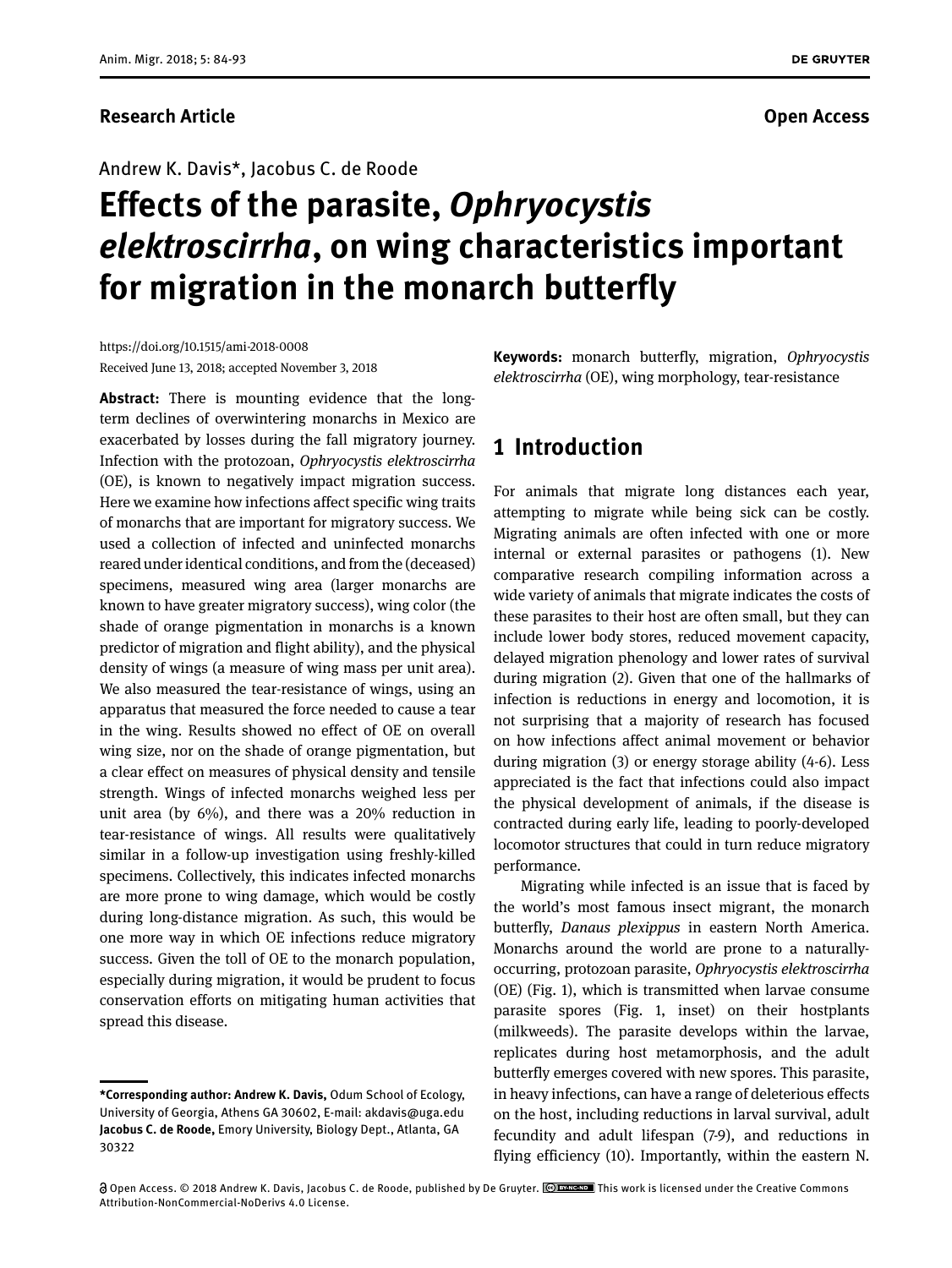

**Figure 1.** Depiction of the protozoan parasite, *Ophryocystis elektroscirrha* (OE), which affects monarch butterflies. The parasite replicates during the monarch's larval and pupal stages, then forms microscopic spores on the adult butterfly that can be seen between the scales on the abdomen.

American population, the parasite tends to build up over time during the summer (11, 12), leading to the highest prevalence (10-25%) in the migratory generation produced at the end of the summer. Since the most recent estimates of the number of (overwintering) monarchs is ~70 million, (13), it is entirely possible then that ~7-17 million infected monarchs begin the migration. However, during the migratory journey, there is also evidence that infected individuals drop out, leading to reductions in prevalence southward along the flyway (11, 14), and a final prevalence at the overwintering sites that is usually less than 5% (15). Collectively then, all evidence to date suggests that OE infections lead to significant losses of monarchs during migration.

What are the mechanisms by which OE causes migratory monarchs to fail to reach their destination? As indicated above, simply having a reduced lifespan (9) is one possibility, as is reductions in flight capacity (10). However, one mechanism that has never been explored is how the infection alters physical development of the very structures needed to migrate – the wings. The physical characteristics of monarch wings have been shaped (literally) by natural selection over thousands of years of migration; around the world, populations of monarchs that migrate tend to have larger wings than those that do not migrate (16-18). Moreover, for reasons that are

not yet clear, even the shade of orange pigmentation on monarch wings seems to be linked with migratory ability (19, 20). While the pigmentation itself likely does not convey any aerodynamic or flying benefits, it may simply be a correlate of overall condition, which does correlate with migratory ability (21). And finally, while there is only limited research on this to date (22), the physical strength of monarch wings must also be important for migrants, to resist against damage.

In this study, we evaluated the effects of OE infection on the physical characteristics of monarch wings, using an archived collection of monarch specimens from an experiment conducted a number of years earlier in which infected and uninfected monarchs had been reared under controlled (laboratory) conditions. We specifically examined how infections impact the size (surface area), color (orange pigmentation) and density (mass per unit area) of monarch forewings, using a combination of computer-assisted image analysis techniques as well as a novel device we designed for measuring tear-resistance of butterfly wings. A follow-up test was performed using fresh specimens to verify results from the archived specimens. Results of this effort will be useful to more fully understand the impact of this disease on monarch migration, which in turn will aid in conservation efforts of the North American monarch.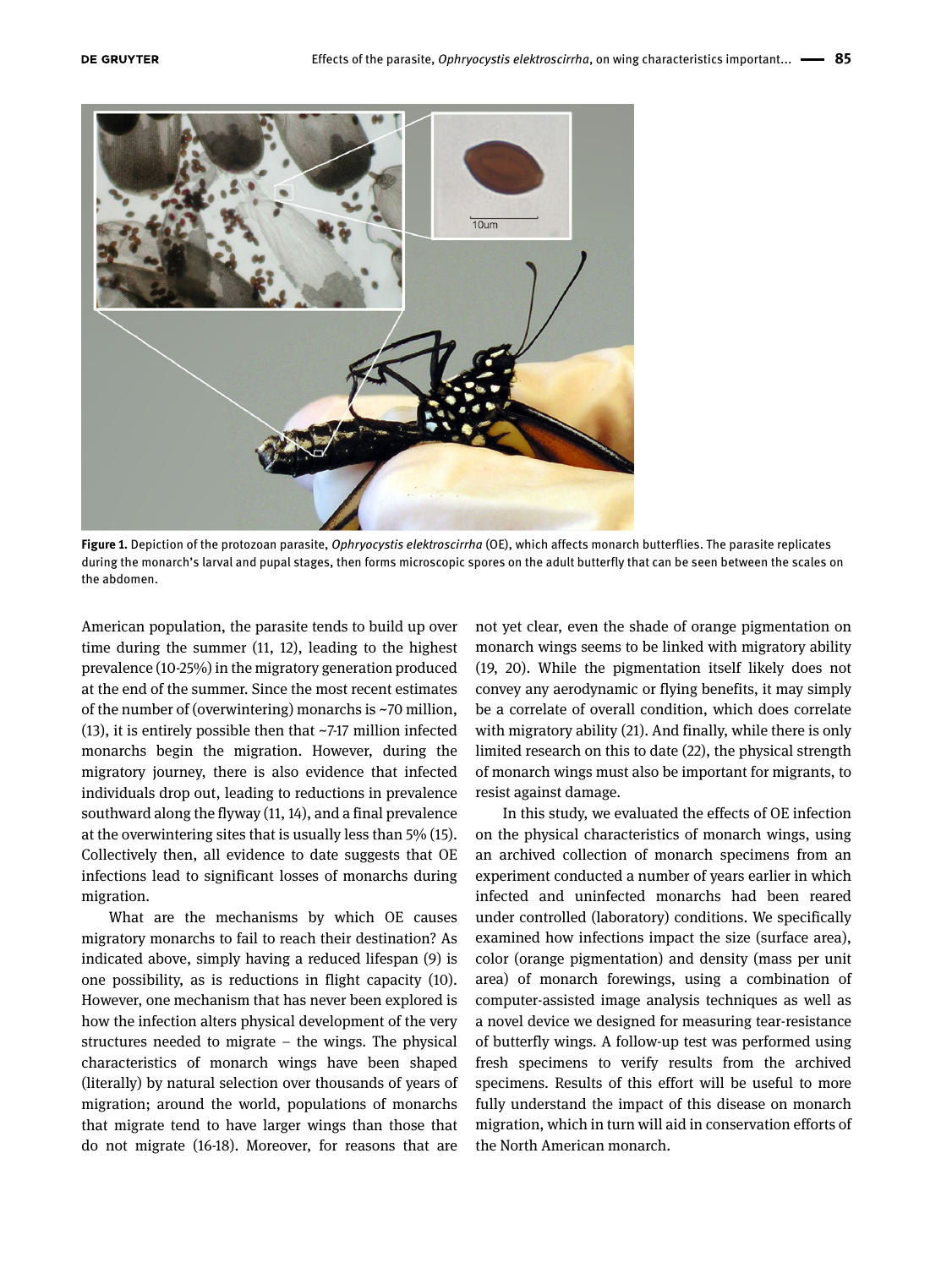# **2 Methods**

### **2.1 Rearing monarchs and parasite inoculation**

Monarch specimens for the current project came from an earlier experiment conducted in 2009, which investigated the effects of milkweed species on monarch butterfly resistance and tolerance to OE (23). In this experiment, monarch larvae were reared on different species of milkweed under controlled laboratory conditions, and experimentally inoculated with 10 spores of an OE strain derived from California. Monarch larvae were the outbred grand-progeny of monarchs originally collected from Pismo Beach, California. Pismo Beach is one of the main areas where monarchs west of the Rocky Mountains overwinter, as opposed to Mexico, where most eastern North American monarchs migrate. Note that while the monarchs used originated from the western North American population, which has a shorter migration that that of the eastern population, the overall results concerning infection are of importance here. Also, a follow-up test was conducted using monarchs from the eastern population (see "tests of fresh wings" below).

From the project above, we selected a total of 147 monarchs for inclusion in the current study (66 uninfected, 81 infected). They had been reared on seven different milkweed species, *Asclepias curassavica*, *A. fascicularis*, *A. incarnata*, *A. physocarpa*, *A. speciosa*, *A. sullivantii*, and *A. syriaca*. Note that in all statistical analyses of wing traits, milkweed species was a predictor (see below). Also note that there were more infected monarchs than this

in the rearing experiment, thus we randomly selected a representative sample of infected monarchs from each hostplant group.

#### **2.2 Wing measurements**

Morphological features of monarch forewings were measured using computer-assisted procedures that have been employed in multiple prior studies of monarchs (16, 21, 22, 24, 25). A single forewing was removed from the monarch specimen and scanned using a standard flatbed scanner connected to a desktop computer, resulting in a high-resolution digital version of the forewing (Fig. 2). We scanned the monarch's left forewing, unless it was damaged, and if so, used the right.

Using image-analysis software (FoveaPro 4.0, [www.](http://www.reindeergraphics.com) [reindeergraphics.com](http://www.reindeergraphics.com)), we measured the surface area of the wing  $(mm^2)$ , as a measure of overall wing size (Fig. 2A). Next we digitally selected the central orange cell of the forewing (Fig. 2B), and obtained the average pixel hue score of the entire selection. Computer images are made up of thousands of pixels, and each one is labelled with a hue, saturation and brightness value. From prior work on monarchs, the hue score appears to convey the most biological meaning (19, 25), and is also the simplest to interpret; hue is generally thought of as the difference between orange, brown and blue, etc. Saturation can be thought of as the difference between pink and red. Hue is measured in degrees (0-360), and the orange hue score on monarchs wings tends to vary between 15 and 45, with lower values representing more red, and higher values being more yellow (26), although these scores can vary between scanners (Davis, *pers. obs.*). This image-analysis



**Figure 2.** (A) Female monarch butterfly, photographed by Pat Davis. (B) Scanned forewing, showing the morphological measurements obtained in this study, including forewing surface area, hue of orange pigmentation, and forewing density (wing mass divided by wing area).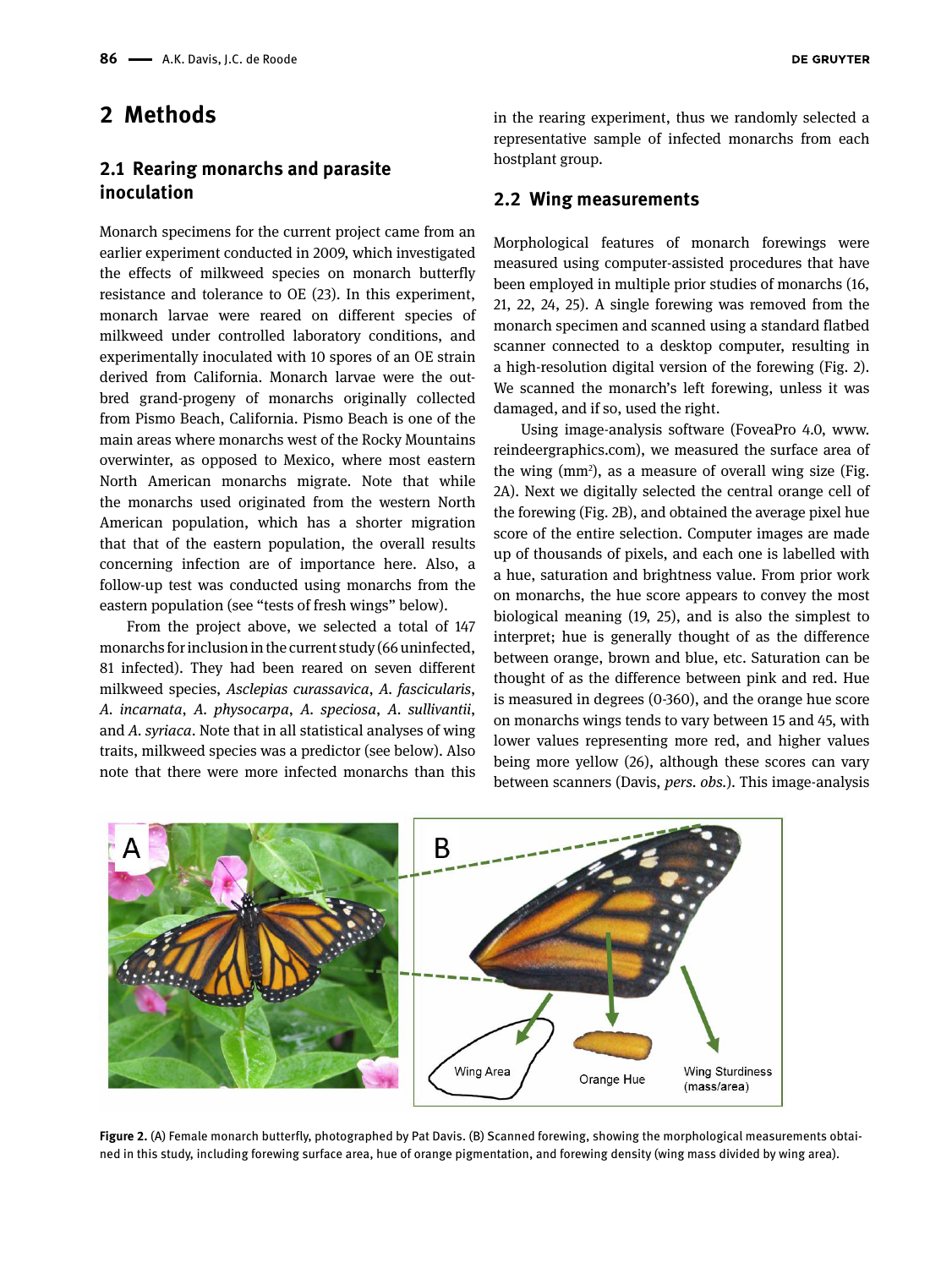approach to measuring wing color differs from other Lepidopteran work where spectrophotometers are used to assess pigmentation (27-29), however, prior work has shown consistencies between approaches for measuring the range of frequencies that span the orange and red colors (19).

Lastly, we weighed each forewing using a precision electronic balance (in mg). Note that since these specimens had been in storage for nine years, this value is likely lower than the mass of a live wing, and may even be closer to the 'dry mass' of the wing (i.e. if the specimen had been dried in an oven). Even so, our intention here was not to estimate or even simulate dry mass, but merely to compare *relative* differences among individuals in this collection (which had all been handled and stored similarly). Also note that we subsequently tested a separate collection of living monarchs (see below) to verify results from the archived specimens. We then used the wing mass and wing area values for each individual to compute an index of wing thickness, or density (mass/area), which has been used before in studies of monarchs (22) and other butterflies (30).

#### **2.3 Tear-resistance measurement**

Based on preliminary results gathered from the wing morphology analyses, we also tested the tear-resistance of a subset of monarch wings in this study. For this, we constructed a unique benchtop apparatus (Fig. 3) that allowed us to measure the force required to tear a wing. A single forewing was secured (by its base) in a tabletop vice (Fig. 3A). The distal tip of the wing was held by a clamp, which was attached to a force-gauge. The gauge was attached to a vertical post but with an adjustable heightdial that allowed it to move straight upward. To measure the tear-resistance of the wing we slowly moved the gauge and clamp upward until the wing tore (Fig. 3B). The gauge recorded the maximum force (i.e. Newtons, N) required to tear the wing. We performed this measurement on half of the monarch specimens, with similar numbers of infected (n=38) and uninfected (n=39) monarchs.

#### **2.4 Tests of fresh wings**

Since the results garnered during this project hinged on the use of archived (frozen and stored) monarch specimens, we conducted a follow-up investigation using fresh specimens, to understand how storage itself affects wing properties, and to verify the results from the archived specimens. For this we used a set of 18 infected and 21 uninfected monarchs that had been reared on Asclepias incarnata in our lab, under similar conditions as those from the original experiment. Infected monarchs had been inoculated with OE spores as larvae, and all larvae



**Figure 3.** Apparatus used to measure tear-resistance of monarch forewings. Wings were held in place using a tabletop vice (A), while a clamp held the distal end of the wing. The clamp connected to a force gauge, which could move upward (B), and it measured the force needed (in Newtons) to tear the forewing.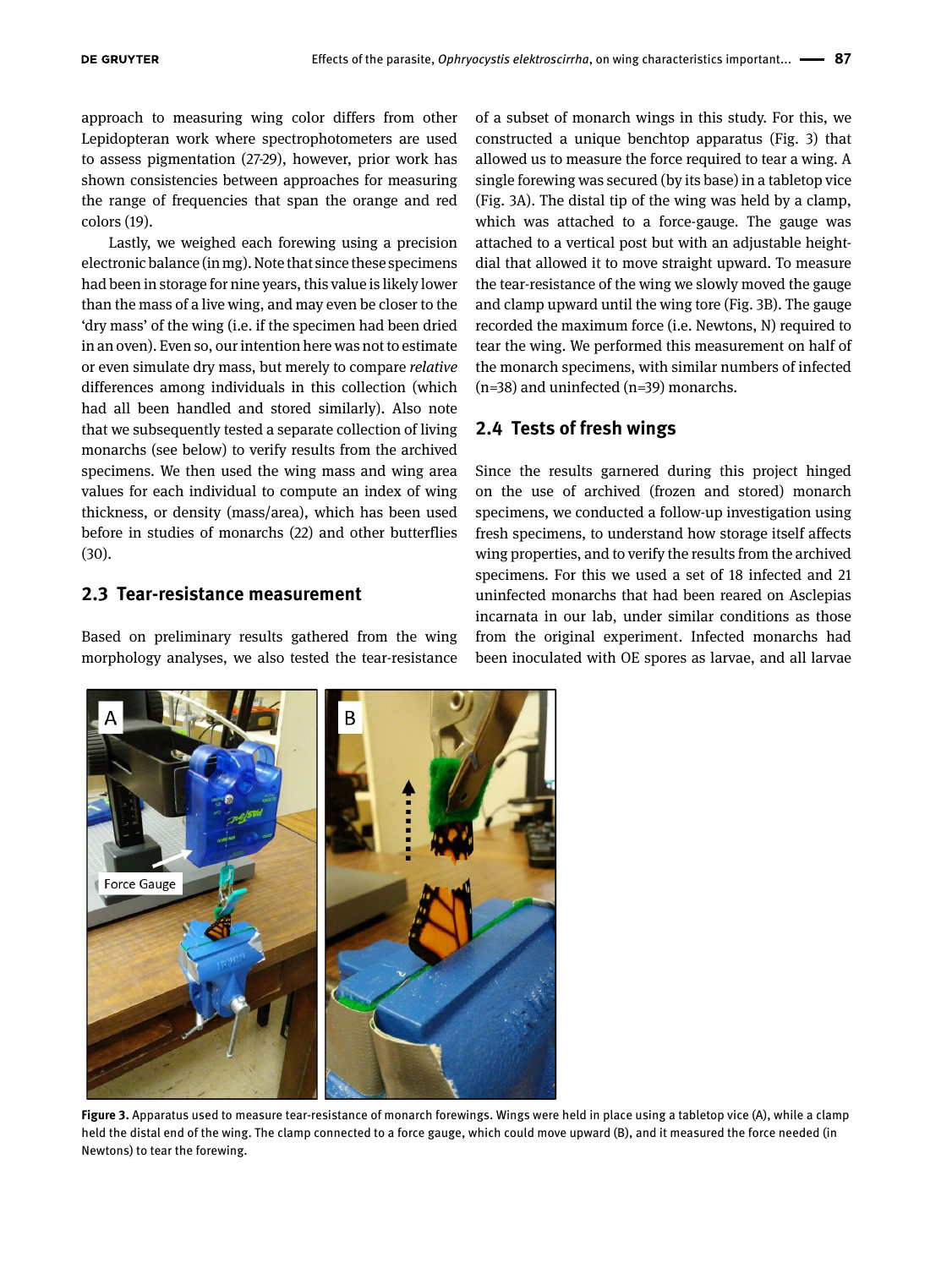were reared until eclosion. The adults were stored in glassine envelopes for 4 days at 13°C. On the day of testing, the adults were killed and their left forewing removed. The wings were immediately scanned and weighed (i.e. within minutes of killing). This allowed us to calculate their "living" wing density (mass/area). Immediately after scanning, we used the force meter setup as before, and measured the breakforce needed to cause a tear in each wing. We note also that the specimens for this test originated from the eastern North American population of monarchs.

#### **2.5 Data analyses**

The dataset for the analyses of wing traits (of the archived specimens) included measurements of 147 monarchs, with data on the larval hostplant species (7 species of milkweeds), the sex of the adult, OE infection status (yes, no), and the three wing traits of interest: forewing area, wing hue score, and wing density. All continuous variables were normally-distributed. We evaluated the effects of OE infection on the three wing traits using factorial ANOVA models (one model for each wing trait), with the hostplant, sex and infection as predictors. Two-way

interactions involving infection were also included. In our follow-up experiment on tear-resistance, we had data on 77 monarchs. To examine the effect of infection on tear-resistance we used ANCOVA, with sex, infection and hostplant (4 plant species) as predictors, and wing density, as a covariate (to determine if density predicts tear-resistance). Finally, in the follow-up tests of freshlykilled specimens, we compared infected and uninfected monarch wings using t-tests, and specifically tested wing density, and tear-resistance, as these two variables would (in theory) be most affected by long-term storage. All data for this project were analyzed using the Statistica 13.3 software package (Tibco Software, Inc.).

# **3 Results**

#### **3.1 Wing Characteristics**

Forewing areas of all 147 monarchs in this study ranged from 744mm2 to 1104mm2 , with an overall average of 962mm<sup>2</sup> (±63mm<sup>2</sup> SD). In the ANOVA model that examined predictors of wing area there was no significant variation due to OE infection status (p=0.2138, Table 1), although

**Table 1.** Results of ANOVA models that examined effects of OE infection on monarch wing traits, wing area, orange hue score and wing density (mass/area). Significant predictors are indicated in bold.

| Response             | Predictor           | df           | МS       | F     | $\boldsymbol{p}$ |
|----------------------|---------------------|--------------|----------|-------|------------------|
| <b>Forewing Area</b> | Hostplant           | 6            | 11534    | 3.29  | 0.0048           |
|                      | Sex                 | $\mathbf{1}$ | 2025     | 0.58  | 0.4487           |
|                      | Infection           | $\mathbf{1}$ | 5472     | 1.56  | 0.2138           |
|                      | Hostplant*Infection | 6            | 6680     | 1.91  | 0.0846           |
|                      | Sex*Infection       | 1            | 202      | 0.06  | 0.8108           |
|                      | Error               | 131          | 3507     |       |                  |
| Orange Hue           | Hostplant           | 6            | 5.67     | 2.27  | 0.0403           |
|                      | <b>Sex</b>          | 1            | 38.28    | 15.35 | 0.0001           |
|                      | Infection           | 1            | 3.30     | 1.32  | 0.2520           |
|                      | Hostplant*Infection | 6            | 0.80     | 0.32  | 0.9254           |
|                      | Sex*Infection       | $\mathbf{1}$ | 1.01     | 0.40  | 0.5265           |
|                      | Error               | 131          | 2.49     |       |                  |
| <b>Wing Density</b>  | Hostplant           | 6            | 0.000001 | 0.69  | 0.6541           |
|                      | Sex                 | 1            | 0.000011 | 5.48  | 0.0208           |
|                      | Infection           | 1            | 0.000016 | 8.07  | 0.0052           |
|                      | Hostplant*Infection | 6            | 0.000002 | 1.20  | 0.3129           |
|                      | Sex*Infection       | $\mathbf{1}$ | 0.000001 | 0.64  | 0.4259           |
|                      | Error               | 131          | 0.000002 |       |                  |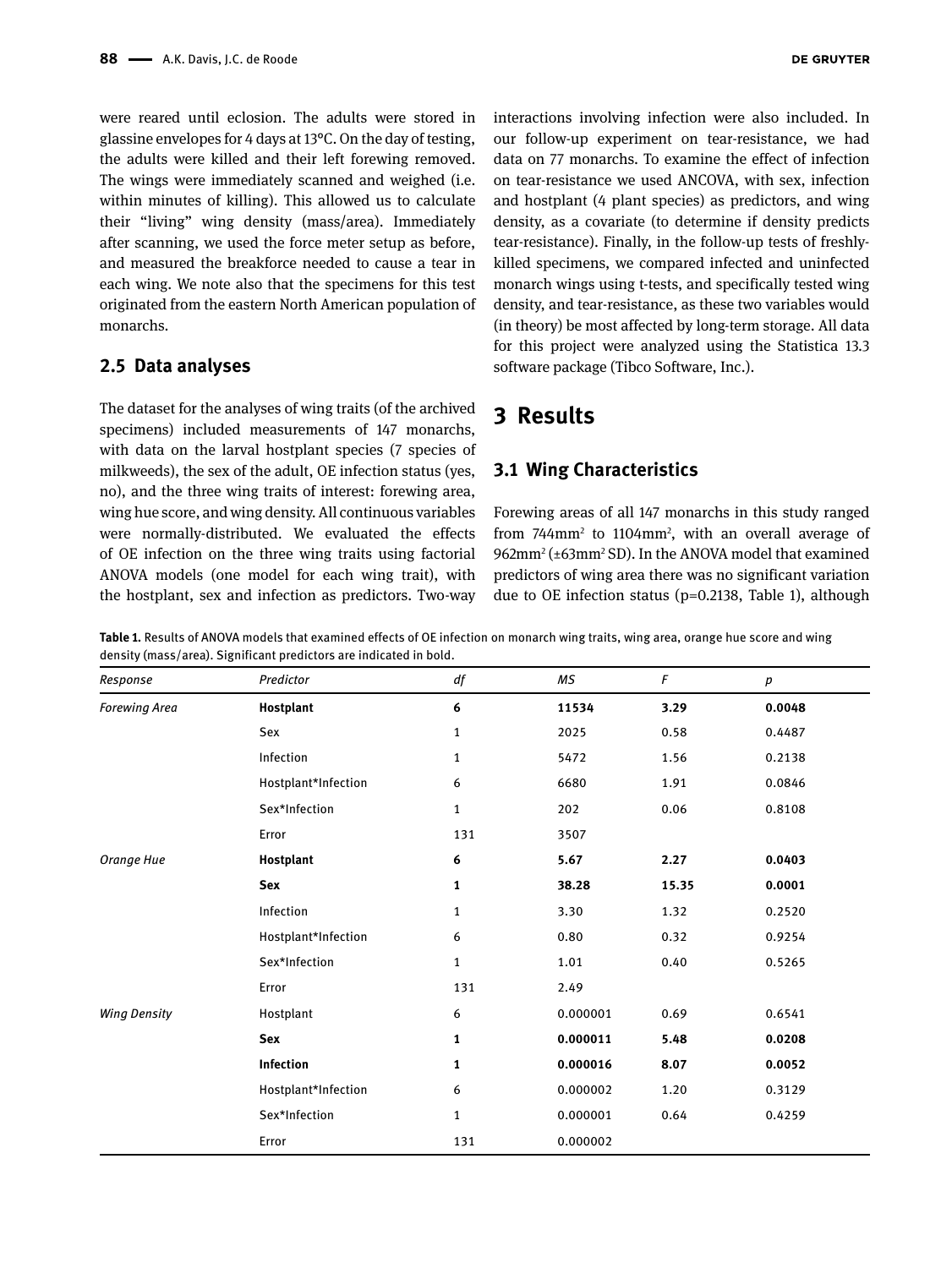there was a slight trend for infected monarchs to have larger wings (Fig. 4A). There was also no effect of sex on wing area (p=0.4487), but there was a significant effect of hostplant (p=0.0048, Table 1). This hostplant effect appeared to be driven by a single plant species that produced larger monarchs than the others; monarchs reared on *A. curassavica* had an average wing area of 1003mm2 , compared to the others, which ranged from 930-978mm<sup>2</sup>.

Orange hue scores also did not differ between infected and uninfected monarchs; the effect of infection in our ANOVA model of hue was not significant (p=0.2520, Table 1, Fig. 4B). There was an expected difference in hue between males and females in this model (p<0.0001), though this pattern is known already in monarchs (21, 25, 31). There was again a significant hostplant effect (p=0.0403), which again, appeared to be driven by a single plant species, *A. currasavica*. Monarchs reared on this plant tended to have higher hue scores (more yellow) than those reared on other plants.

Infection with OE did affect the density of monarch forewings; in this ANOVA model, the infection predictor was significant (p=0.0052, Table1). This effect is also visualized in Fig. 4C, where the mean of all infected monarchs (0.0120mg/mm2 ) was less than that of uninfected monarchs (0.0127mg/mm2 ). The magnitude of this difference is approximately 6%. In other words, infected monarchs tended to have wings that were lower in mass, given their size (i.e. less sturdy). There was also a difference between males and females with this trait (p=0.0208), with females having higher density values than males, consistent with prior research (22).

#### **3.2 Tear-resistance**

The results of the wing morphology analyses above (specifically, the density results) compelled us to conduct further tests on the effect of infection on tear-resistance of forewings. Here we discovered a clear effect of OE infection on the tear-resistance of monarch wings; infected monarch wings were more easily torn. The mean level of force required to tear wings of uninfected monarchs (n=39) was 2.18N, compared to an average of 1.77N needed to tear wings of infected individuals (n=38)(Fig. 5), or a difference of 20%. And, in the ANCOVA model that examined tearresistance, the effect of infection was significant ( $F_{1,69}$ =7.58, p=0.0075). In the same model there was no effect of sex  $(F_{1,69}=0.13, p=0.7163)$ , or plant species  $(F_{3,69}=1.82, p=0.1522)$ . Interestingly, this model also showed there was no significant relationship between wing density and tearresistance among all individuals  $(F_{1,69}=0.05, p=0.8144)$ .



**Figure 4.** Comparison of migration-related wing characteristics between uninfected and infected monarchs, including mean surface area (A), orange hue score (B) and wing density (C). Of these, only wing density was significantly different between healthy and infected individuals. Whiskers represent 95% confidence intervals.

#### **3.3 Tests of fresh wings**

Comparison of physical properties in recently-killed specimens showed qualitatively-similar results as the analyses of archived specimens. The average forewing density of infected monarchs  $(\bar{x}=0.017mg/mm^2)$  was significantly lower than that of uninfected monarchs  $(\overline{x}=0.018\,\text{mg/mm}^2)$  based on a Student's t-test (t=2.36, df=37, p=0.0234), or a difference of ~8%. The force needed to tear wings of infected monarchs  $(\bar{x}=2.27N)$  was also significantly lower ( $t=2.83$ ,  $df=37$ ,  $p=0.0074$ ) than that of uninfected monarchs ( $\bar{x}$ =2.84), or a difference of ~20% (Fig. 5B). We noted also that the breakforce of freshly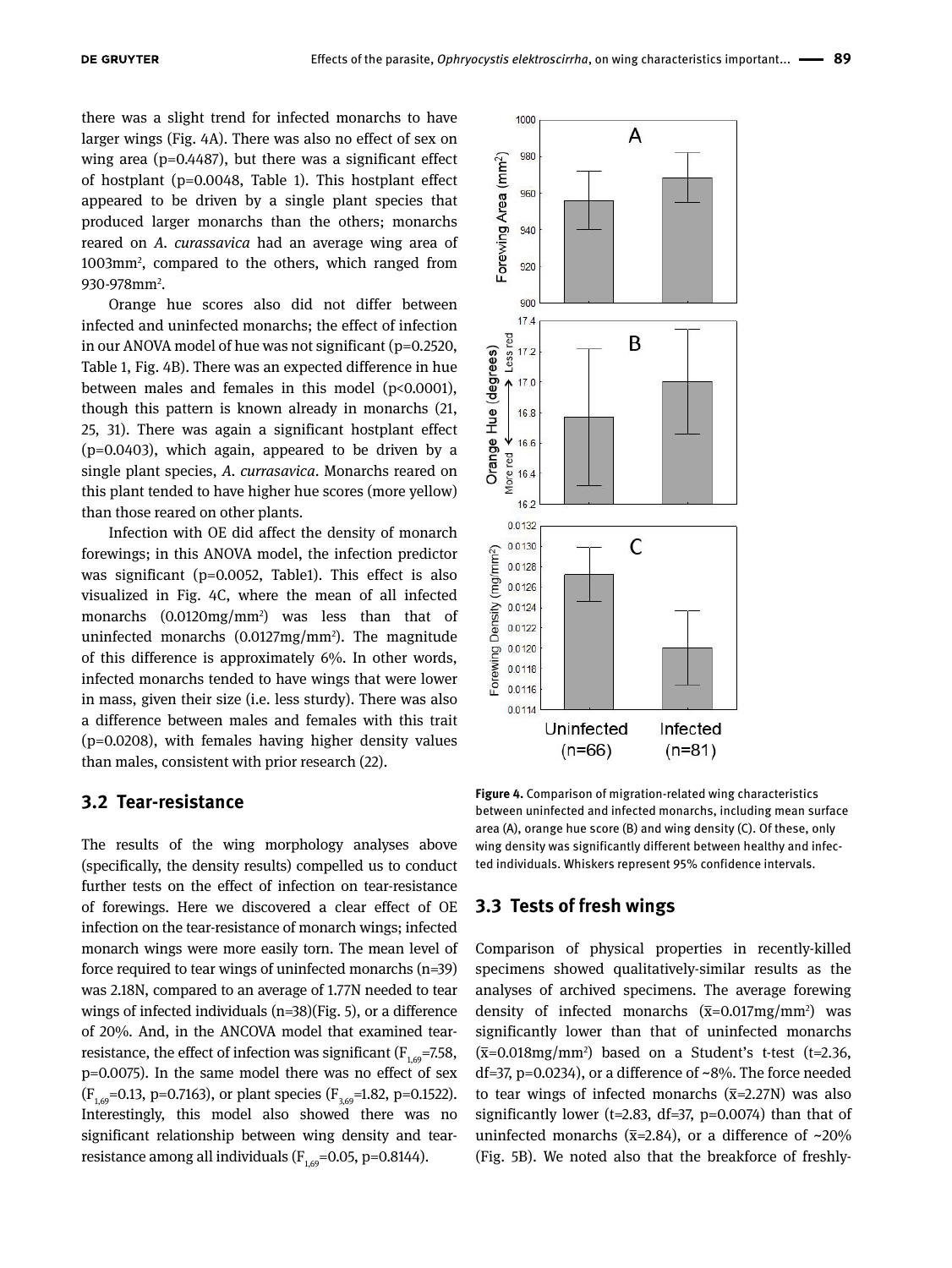killed (uninfected) specimens was approximately 23% higher than that of archived specimens (compare Fig 5A vs. 5B).

# **4 Discussion**

Identifying causes of migration success or failure for the monarch butterfly population in eastern North America is an issue of immense importance, because of the mounting evidence pointing to migration failure as one of the major causes for the long-term declines of overwintering monarchs in Mexico (32-35). Infection with the protozoan parasite, *Ophryocystis elektroscirrha* (OE), is one of the few known factors that can reduce migratory success (11, 14), though in the past it was always thought to do so by reducing flight capability (10). Here, we uncovered new evidence that points to an additional mechanism by which OE could reduce migratory ability: reductions in wing strength. Monarchs with OE infections appear to have lower wing mass (6% lower) than uninfected monarchs, and their wings tear more easily (20% reduction in tearresistance). These results were similar whether we used archived or fresh monarch specimens, and in both western and eastern North American monarchs. This evidence indicates the OE parasite infection makes monarch wings weaker and more prone to damage, and this would be problematic during migration.

At least some wing damage is bound to happen to monarchs during their fall migration, given the twomonth long, treacherous and risky journey (36, 37). In support of this, collections of fall migrants in Texas tended to have more wing damage than migrants in Minnesota (38). However, monarchs that incur too much wing damage during migration probably have a poor outlook for finishing the journey, and the evidence for this comes from several sources. First, researchers studying the overwintering sites in Mexico have long noted how the majority of monarchs that arrive there appear to have virtually undamaged wings (L. Brower, pers. comm.), suggesting those with damaged wings did not make it. Also, from a multi-year study of migratory monarchs on the Atlantic coast, monarchs with damaged wings were found to require more frequent, and longer stopovers (39), which over time could result in a slower overall pace of migration, and eventual failure. From a mechanical standpoint, it is not difficult to visualize how wing damage would affect monarch flight capability. In fact, experimental work with other flying insects has directly demonstrated how wing damage reduces flight performance (40). Thus, wing damage incurred during migration would force monarchs



**Figure 5.** Effects of *Ophryocystis elektroscirrha* on the tear-resistance of monarch wings, using stored specimens (A) and freshlykilled specimens (B). In both collections, the mean level of force needed to tear wings was higher in uninfected monarchs than in infected monarchs. Whiskers represent 95% confidence intervals.

to expend more energy flying, causing them to require more frequent stopovers to refuel.

Our results imply that OE infections cause monarch wings to be more prone to damage, and that wing damage could negatively affect migration success. However, there may be some threshold level of damage that must occur for this to happen; not only do at least some infected monarchs succeed in reaching the Mexican overwintering sites each year, examinations of such monarchs nearly 2 decades ago showed that these infected monarchs tended to have greater amounts of "wing tatter" than uninfected butterflies (41). On the one hand, this observation confirms the association we found between infection and reduced damage-resistance, but on the other, it signifies that not all damage is fatal during migration. It is also possible that there is a distance threshold for this mechanism to work; recent work using stable isotopes to infer natal origins of overwintering monarchs indicated that infected monarchs did not travel as far to reach the site as healthy monarchs did (14). Thus in theory, an infected monarch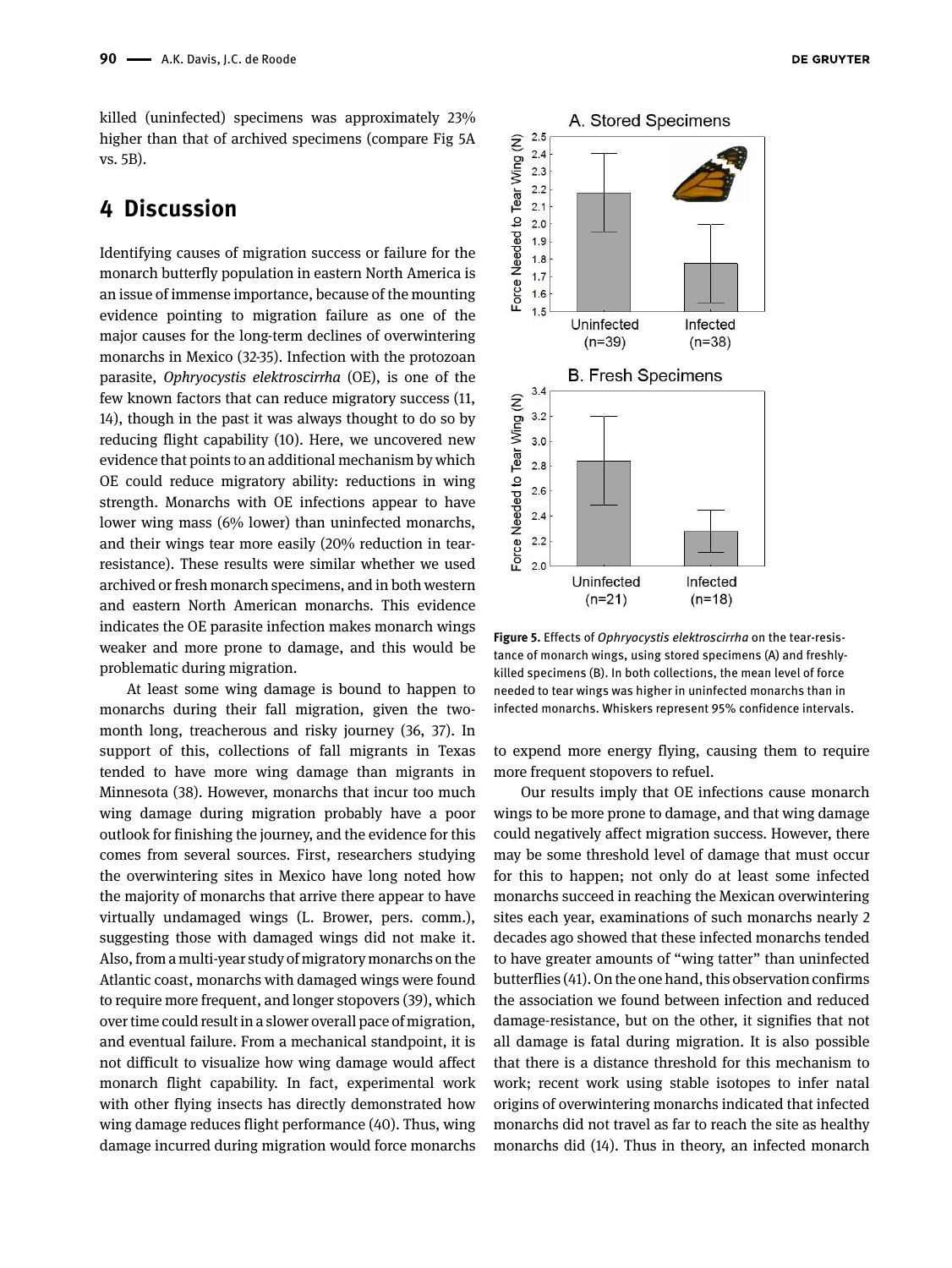with wing damage could arrive at the overwintering site if it originated from a nearby region (i.e. Texas, or northern Mexico), and did not have to migrate far.

The reductions in wing form and strength found here suggest that OE infections can impair development of adult body structures during metamorphosis (when wings are physically formed). Indeed, the life cycle of OE is such that it undergoes most replication during host metamorphosis, and therefore should have the largest impact on the butterfly during this stage, i.e. during tissue development. In support of this idea, detailed examinations of infected and uninfected monarchs collected during fall migration showed both groups were similar in size (wing area), but dry mass was significantly lower in the infected monarchs (42). This implies that infected butterflies have reduced muscle mass (or other internal tissue), consistent with the wing mass results found here.

Similar to the findings of Satterfield and colleagues (42), who examined migrating monarchs in Georgia, USA, we found no reduction in wing area as a result of OE infection (our monarchs were descended from adults collected in California). A similar pattern was found (no difference in wing size) in collections of eastern migrants in Kansas and Texas (43). Interestingly, other work has shown clear negative effects of OE on monarch wing size (length) in wild-caught collections from western North America (41). Such variation among studies may indicate the impact of the parasite on monarch wing development can vary across studies. It also argues that blanket statements suggesting OE infections cause reductions in wing size are not accurate.

An ancillary finding here deserves comment. While not the focus of this study, we discovered that milkweed hostplant species can affect the resulting wing characteristics of adult monarchs. We stress however, that our sample sizes for these results are small (20 monarchs per plant type). Interestingly, we found that the hostplant effect was driven by one plant species, *A. curassavica*, which produced monarchs with larger forewings, but that were lighter orange. On the one hand, large wings would be beneficial for long-distance migration, but on the other, lighter shades of orange in monarchs are associated with poorer flight performance and migration success (19, 20). Thus, these results concerning monarchs reared on *A. curassavica* seem paradoxical. We note that other research in this journal issue has more thoroughly investigated this topic (Freedman and Dingle).

Finally, the long-term declines in overwintering colony size in Mexico (44) have spurred numerous efforts to conserve the monarch migration, though most of these appear to be focused on breeding habitat enhancement

(e.g. 45, 46). However, conservation efforts should also take into account the many known and unknown factors responsible for migration failure, of which OE infection is one (10, 11, 14). Recall that by our estimate, as many as 7-17 million monarchs are infected within the migratory generation, and most of these will not succeed in reaching Mexico. As such, it would behoove all who have a stake in the management or conservation of monarchs, to be aware of the ramifications of OE infections to the monarch population, and know that the largest effect of OE is likely to be felt during the migratory journey.

**Acknowledgements:** The experiment in which monarchs were reared was supported by the National Science Foundation (NSF grant: DEB- DEB-1754431). The manuscript was improved after helpful comments from two anonymous reviewers. We thank Keith Hobson, for editorial supervision on this paper.

# **References**

- [1] Altizer S., Han B., Bartel R., Animal migrations and infectious disease risk, Science, 2011, 331, 296-302
- [2] Risely A., Klaassen M., Hoye B.J., Migratory animals feel the cost of getting sick: A meta-analysis across species, Journal of Animal Ecology, 2018, 87(1), 301-14
- [3] van Gils J.A., Munster V.J., Radersma R., Liefhebber D., Fouchier R.A.M., Klaassen M., Hampered foraging and migratory performance in swans infected with low-pathogenic avian influenza A virus, Plos One, 2007, 2(1), 6
- [4] Cornelius E., Davis A.K., Altizer S., How important are hemoparasites to migratory songbirds? Evaluating physiological measures and infection status in three neotropical migrants during stopover, Physiological and Biochemical Zoology, 2014, 87(5), 719-28
- [5] Davis A.K., Can a blood-feeding ectoparasitic fly affect songbird migration? Examining body condition and fat reserves of 5 bird species in relation to hippoboscid fly parasitism, Ecological Parasitology and Immunology, 2015, 4 (2015), 7pp
- [6] Garvin M.C., Szell C.C., Moore F.R., Blood parasites of Nearctic-Neotropical migrant passerine birds during spring trans-gulf migration: Impact on host body condition, Journal of Parasitology, 2006, 92(5), 990-6
- [7] de Roode J.C., Chi J., Rarick R.M., Altizer S., Strength in numbers: high parasite burdens increase transmission of a protozoan parasite of monarch butterflies (*Danaus plexippus*), Oecologia, 2009, 161(1), 67-75
- [8] de Roode J.C., Yates A.J., Altizer S., Virulence-transmission trade-offs and population divergence in virulence in a naturally occuring butterfly parasite, Proceedings of the National Academy of Sciences of the United States of America, 2008, 105(21), 7489-94
- [9] de Roode J.C., Gold L.R., Altizer S., Virulence determinants in a natural butterfly-parasite system, Parasitology, 2007, 134, 657-68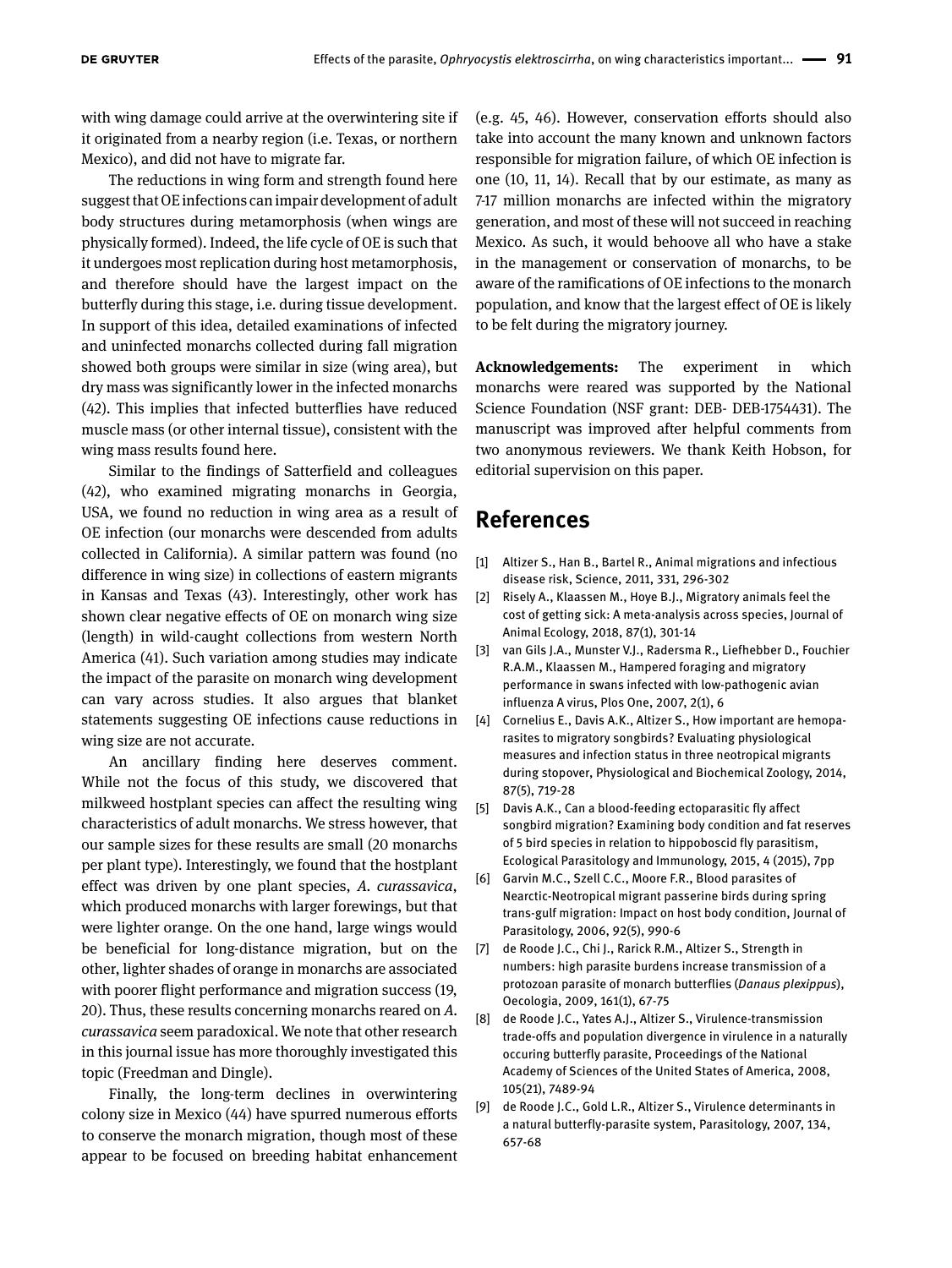- [10] Bradley C.A., Altizer S., Parasites hinder monarch butterfly flight: implications for disease spread in migratory hosts, Ecology Letters, 2005, 8, 290-300
- [11] Bartel R.A., Oberhauser K.S., de Roode J.C., Altizer S.M., Monarch butterfly migration and parasite transmission in eastern North America, Ecology, 2011, 92(2), 342-51
- [12] Flockhart D.T.T., Dabydeen A., Satterfield D.A., Hobson K.A., Wassenaar L.I., Norris D.R., Patterns of parasitism in monarch butterflies during the breeding season in eastern North America, Ecological Entomology, 2018, 43(1), 28-36
- [13] Thogmartin W.E., Diffendorfer J.E., Lopez-Hoffman L., Oberhauser K., Pleasants J., Semmens B.X., et al., Density estimates of monarch butterflies overwintering in central Mexico, Peerj, 2017, 5, 18
- [14] Altizer S., Hobson K.A., Davis A.K., De Roode J.C., Wassenaar L.I., Do healthy monarchs migrate farther? Tracking natal origins of parasitized vs. uninfected monarch butterflies overwintering in Mexico, Plos One, 2015, 10(11), 14
- [15] Altizer S.M., Oberhauser K., Brower L.P., Associations between host migration and the prevalence of a protozoan parasite in natural populations of adult monarch butterflies, Ecological Entomology, 2000, 25, 125-39
- [16] Altizer S., Davis A.K., Populations of monarch butterflies with different migratory behaviors show divergence in wing morphology, Evolution, 2010, 64(4), 1018-28
- [17] Li Y., Pierce A.A., de Roode J.C., Variation in forewing size linked to migratory status in monarch butterflies, Animal Migration, 2016, 3(1), 27-34
- [18] Dockx C., Directional and stabilizing selection on wing size and shape in migrant and resident monarch butterflies, *Danaus plexippus* (L.), in Cuba, Biological Journal of the Linnean Society, 2007, 92(4), 605-16
- [19] Davis A.K., Chi J., Bradley C.A., Altizer S., The redder the better: wing color predicts flight performance in monarch butterflies, Plos One, 2012, 7(7), e41323. doi:10.1371/journal. pone.0041323
- [20] Hanley D., Miller N.G., Flockhart D.T., Norris D.R., Forewing pigmentation predicts migration distance in wild-caught migratory monarch butterflies, Behavioral Ecology, 2013, 24(5), 1108-13
- [21] Davis A.K., Intraspecific variation in wing colour is related to larval energy reserves in monarch butterflies (*Danaus plexippus*), Physiological Entomology, 2014, 39(3), 247-53
- [22] Davis A.K., Holden M., Measuring intraspecific variation in flight-related morphology of monarch butterflies (*Danaus plexippus*): who has the best flying gear?, Journal of Insects, 2015, 2015(Article ID 591705), 6 pages
- [23] Sternberg E.D., Lefevre T., Li J., de Castillejo C.L.F., Li H., Hunter M.D., et al., Food plant derived disease tolerance and resistance in a natural butterfly-plant-parasite interactions, Evolution, 2012, 66(11), 3367-76
- [24] Satterfield D.A., Davis A.K., Variation in wing characteristics of monarch butterflies during migration: Earlier migrants have redder and more elongated wings, Animal Migration, 2014, 2, 1-7
- [25] Davis A.K., Wing color of monarch butterflies (*Danaus plexippus*) in eastern North America across life stages: migrants are 'redder' than breeding and overwintering stages, Psyche, 2009, DOI: 10.1155/2009/705780
- [26] Sander S.E., Altizer S., De Roode J.C., Davis A.K., Genetic factors and host traits predict spore morphology for a butterfly pathogen, Insects, 2013, 4(3), 447-62
- [27] Stavenga D.G., Stowe S., Siebke K., Zeil J., Arikawa K., Butterfly wing colours: scale beads make white pierid wings brighter, Proceedings of the Royal Society of London Series B, 2004, 271(1548), 1577-84
- [28] Wijnen B., Leertouwer H.L., Stavenga D.G., Colors and pterin pigmentation of pierid butterfly wings, Journal of Insect Physiology, 2007, 53(12), 1206-17
- [29] Wilts B.D., Pirih P., Stavenga D.G., Spectral reflectance properties of iridescent pierid butterfly wings, Journal of Comparative Physiology A, 2011, 197(6), 693-702
- [30] Steppan S.J., Flexural stiffness patterns of butterfly wings (Papilionidea), Journal of Research on the Lepidoptera, 2000, 35, 61-77
- [31] Johnson H., Solensky M.J., Satterfield D.A., Davis A.K., Does skipping a meal matter to a butterfly's appearance? Effects of larval food stress on wing morphology and color in monarch butterflies, Plos One, 2014, 9(4), e93492. doi:10.1371/journal. pone.0093492
- [32] Inamine H., Ellner S.P., Springer J.P., Agrawal A.A., Linking the continental migratory cycle of the monarch butterfly to understand its population decline, Oikos, 2016, 125(8), 1081-91
- [33] Badgett G., Davis A.K., Population trends of monarchs at a northern monitoring site: analyses of 19 years of fall migration counts at Peninsula Point, MI, Annals of the Entomological Society of America, 2015, 108(5), 700-6
- [34] Davis A.K., Dyer L., Long-term trends in eastern North American monarch butterflies: a collection of studies focusing on spring, summer, and fall dynamics, Annals of the Entomological Society, 2015, 108(5), 661-3
- [35] Agrawal A.A., Inamine H., Mechanisms behind the monarch's decline, Science, 2018, 360(6395), 1294-6
- [36] Howard E., Davis A.K., Mortality of migrating monarch butterflies from a wind storm on the shore of Lake Michigan, USA, Journal of Research on the Lepidoptera, 2012, 45, 49-54
- [37] McKenna D.D., McKenna K.M., Malcolm S.B., Berenbaum M.R., Mortality of lepidoptera along roadways in central Illinois, Journal of the Lepidopterists' Society, 2001, 55(2), 63-8
- [38] Borland J., Johnson C.C., Crumpton III T.W., Thomas M., Altizer S., Oberhauser K. Characteristics of fall migratory monarch butterflies, *Danaus plexippus*, in Minnesota and Texas. In: Oberhauser K, Solensky M, editors. The monarch butterfly, Biology and conservation. Ithaca, NY: Cornell University Press; 2004. p. 97-104.
- [39] McCord J.W., Davis A.K., Characteristics of monarch butterflies (*Danaus plexippus*) that stopover at a site in coastal South Carolina during fall migration, Journal of Research on the Lepidoptera, 2012, 45, 1-8
- [40] Combes S.A., Crall J.D., Mukherjee S., Dynamics of animal movement in an ecological context: dragonfly wing damage reduces flight performance and predation success, Biology Letters, 2010, 6(3), 426-9
- [41] Altizer S.M., Oberhauser K., Effects of the protozoan parasite *Ophryocystis elektroscirrha* on the fitness of monarch butterflies (*Danaus plexippus*), Journal of Invertebrate Pathology, 1999, 74, 76-88